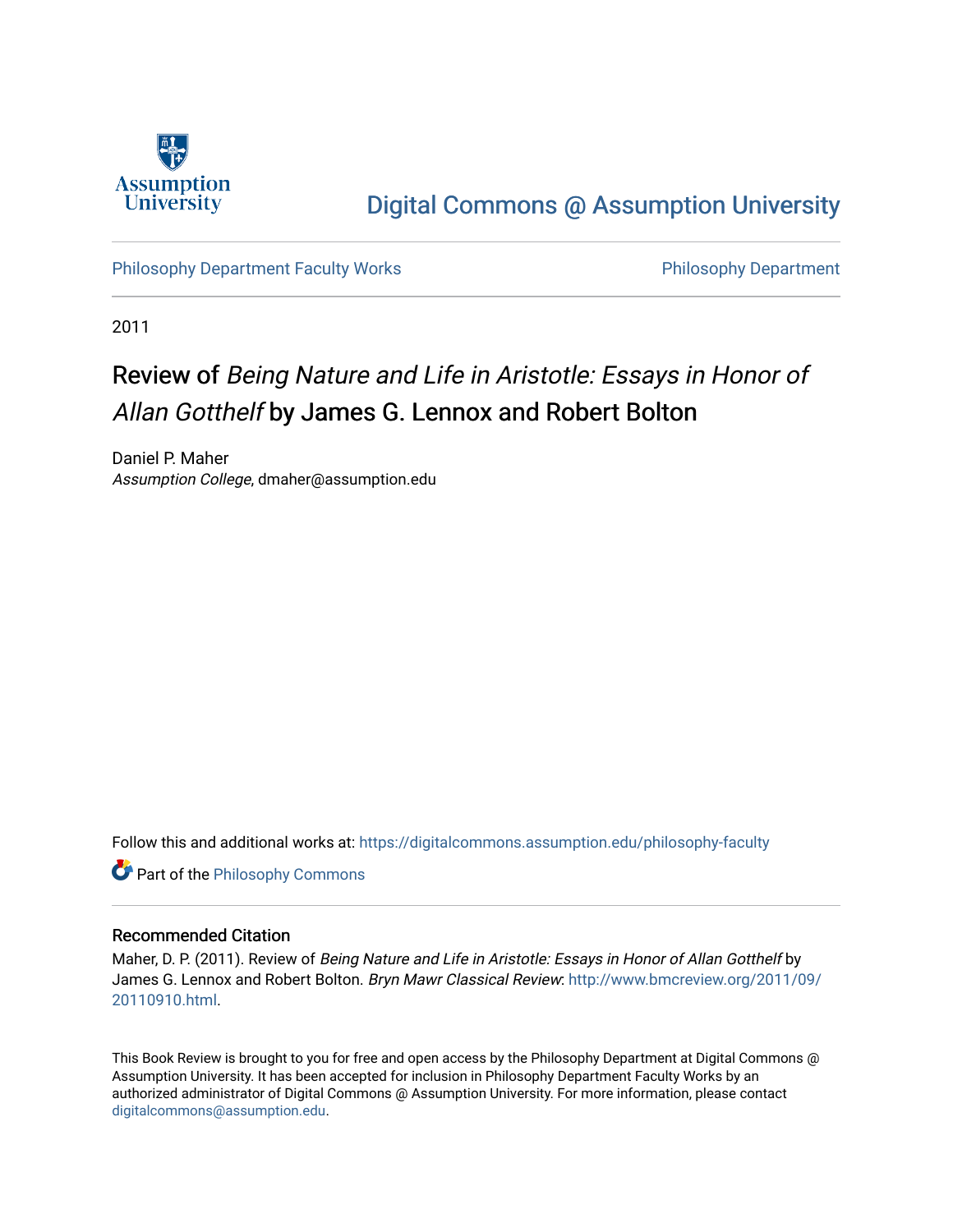# **Bryn Mawr Classical Review**

## Bryn Mawr Classical Review 2011.09.10

**James G. Lennox, Robert Bolton (ed.),** *Being Nature and Life in Aristotle: Essays in Honor of Allan Gotthelf***. Cambridge: Cambridge University Press, 2010. Pp. xvi, 289. ISBN 9780521768443. \$99.00.**

**Reviewed by Daniel P. Maher, Assumption College (dmaher@assumption.edu)**

#### **[Preview](http://books.google.com/books?id=iT0-6-AIV40C)**

This outstanding collection of ten essays pays handsome tribute to Allan Gotthelf for his many years at the center of scholarship on Aristotelian philosophy of biology and science. As noted in the introduction, "Perhaps no one has done more in recent decades to promote, to sponsor, to organize, and to stimulate research on these topics" (1). The main themes of the collection metaphysics, natural science and biology, and methodology—show deliberate continuity with the line of research inaugurated in *Aristotle on Nature and Living Things* (Mathesis, 1985), edited by Gotthelf, which honored David Balme for his groundbreaking work on Aristotle's biology. While Festschrifts often amount to what Aristotle would call a heap, Lennox and Bolton cast their book as "a certain whole," indeed, "a multifaceted common research project in which all of the contributors have been engaged for more than twenty-five years now, under early and continuing stimulus from Allan Gotthelf" (3–4). The result is not monolithic, but unified enough around common texts and themes for authors to express substantive differences in a way that permits an interesting dialogue to emerge. A glance at the list of contributing authors suffices to recommend this book in its entirety to specialists. A thorough reading should convince any remaining skeptics how fruitful it is, in James Lennox's words, "to take Aristotle's scientific study of animals more seriously as a valuable resource for deepening our understanding of every aspect of his philosophy" (56). Gotthelf richly deserves this durable sign of recognition for his success, with his various collaborators, in establishing a still-young tradition of scholarship.

David Sedley

"Teleology, Aristotelian and Platonic"

Sedley portrays Aristotle as developing his distinctive natural teleology in response to Plato's presentation of the cosmos as ordered by the Demiurge. On Sedley's view, Aristotle took the argument of *Republic* VII—that contemplation is superior to the busy life of governing others somewhat more seriously than Plato did. No Aristotelian god would stoop to a life of production or action, and so Aristotle accounts for nature's teleological order without appeal to "conscious purpose." Eliminating the Demiurge purifies theology. Nature operates in a craft-like way without a craftsman, and Sedley offers a detailed and inventive interpretation of the analogy between nature and craft (or art). The longest part of the paper assembles considerable textual evidence for Aristotle's "global teleology"—the cosmos itself is a teleological whole with a nature of its own—and its priority to that appearing in individual natural processes.

### Robert Bolton "Biology and Metaphysics in Aristotle"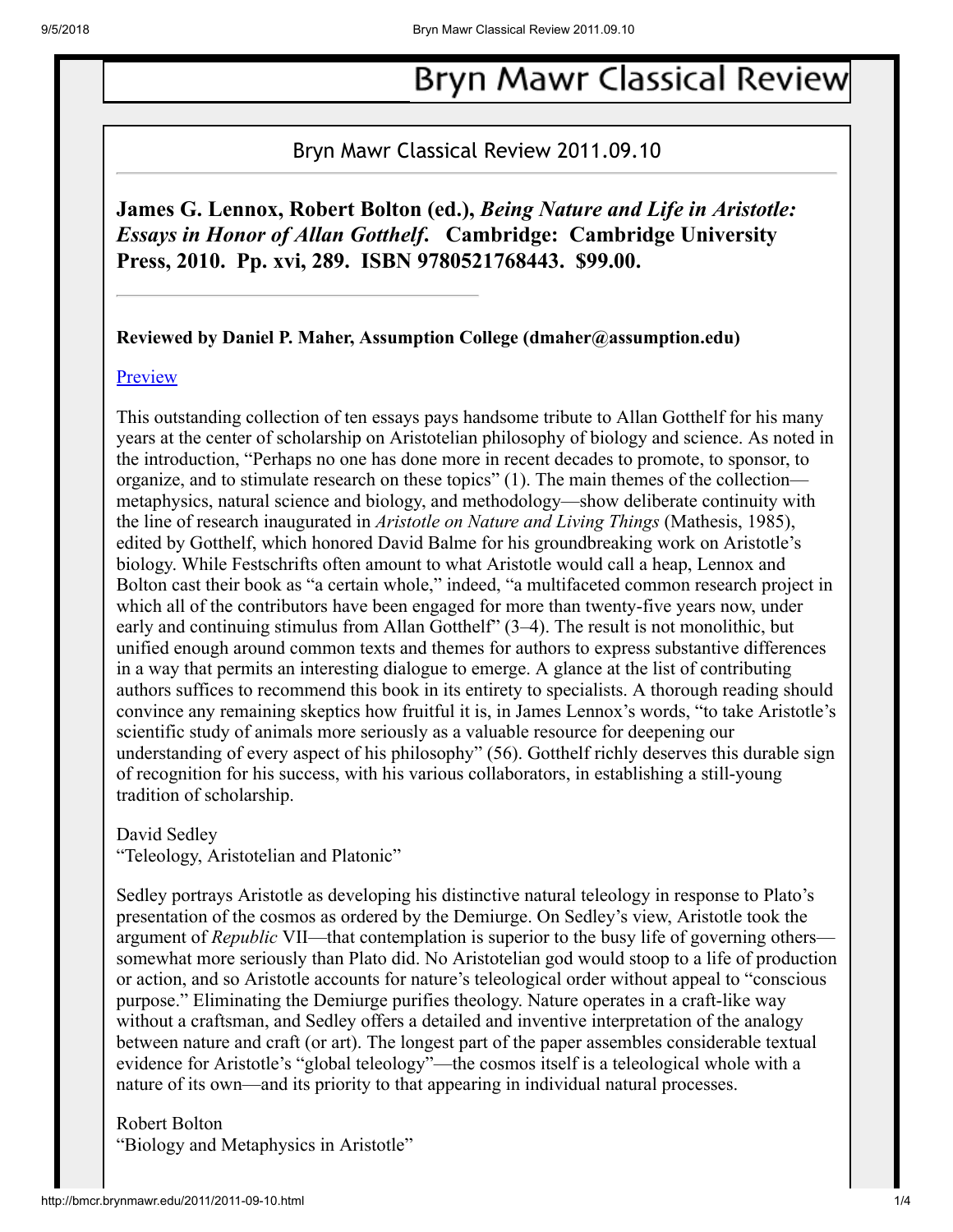#### 9/5/2018 Bryn Mawr Classical Review 2011.09.10

Bolton emphasizes the independence of biology and metaphysics from one another against scholars who inappropriately blend them; we should expect the two sciences to be consistent but substantively autonomous. Respecting this separation of scientific powers requires precision in metaphysics. Bolton distinguishes between recognizing Socrates as a substance (metaphysical knowledge) and recognizing him as a human being (biological knowledge). "So if form is *what* substance *is*—what makes something a substance—then form cannot also be *what* a biological kind or living thing *is*" (44). Bolton addresses competitive readings and touches on the controversy whether substantial forms are universal or particular; he says a third possibility deserves consideration: substantial form might be "supra-species." We could then inquire what makes a given *this* human, say, rather than canine. Bolton understands significant otherness between being a *this* and being a determinate nature.

James G. Lennox

"The Unity and Purpose of *On the Parts of Animals* I"

Lennox argues that *On the Parts of Animals* I introduces Aristotle's entire investigation into animals, as that part of natural science devoted to substances subject to unqualified coming-tobe and passing away. In this essay, filled with interesting observations on the details of the text, Lennox modifies his own earlier view of Book I. He now sees a unified narrative: chapter 5 integrates the methods of division (chapters 2, 3, and 4) with the account of teleological explanation and conditional necessity (discussed in chapter 1). Division enjoys priority because it identifies biological kinds at the level of universality appropriate for causal explanation.

Alan Code

"An Aristotelian Puzzle about Definition: *Metaphysics* Ζ.12"

Code focuses on the unity of a complex definition: If we say that man is *two-footed animal*, "its parts must be related in such a way that collectively they constitute what a single *substance* is in and of itself" (91). The argument in Ζ.12 tends to the conclusion either that the last differentia (a quality) is substance or that the genus is substance. The attempt to define through division seems unable to express the unity of the defined thing, and Code sees Ζ.12 as "part of a critical examination of a method for inquiry into substance that fails" (95), which failure opens the way to the new approach in Ζ.17. Code ignores secondary literature almost entirely, as if he is trying to read Aristotle from scratch. Acknowledging the merits of this approach and his work, one still wishes (especially considering the essay's proximity to Lennox's) that Code had more thoroughly related the treatment of division in *Metaphysics* to that in *Parts of Animals* I.

Mary Louise Gill "Unity of Definition in *Metaphysics* Η.6 and Ζ.12"

Gill begins with the same puzzle Code addressed and proceeds to develop a complex solution, revising along the way her view of Aristotelian genera. Aristotle's analysis of definition by division in Ζ.12 reveals how to understand the unity of genus and differentia. With appeal to the *Philebus*, Gill says the genus *animal* may be understood under various aspects (mode of generation, mode of locomotion, etc.), and each of these may give rise to non-overlapping lines of division. The definition "biped animal" conceives the genus in a restricted way, and the unity between the genus so-conceived and the ultimate differentia first enables us to understand how matter and form are united in a substantial composite. A single animal species may need to be defined through multiple lines of division that are integrated by being hypothetically necessary for the animal's characteristic life. Gill reinterprets without altering the text in Η.6 in order to establish this reading, and she addresses a number of interesting texts and issues in a paper that will undoubtedly provide fertile ground for debate.

Pierre Pellegrin

"Definition in Aristotle's Posterior Analytics"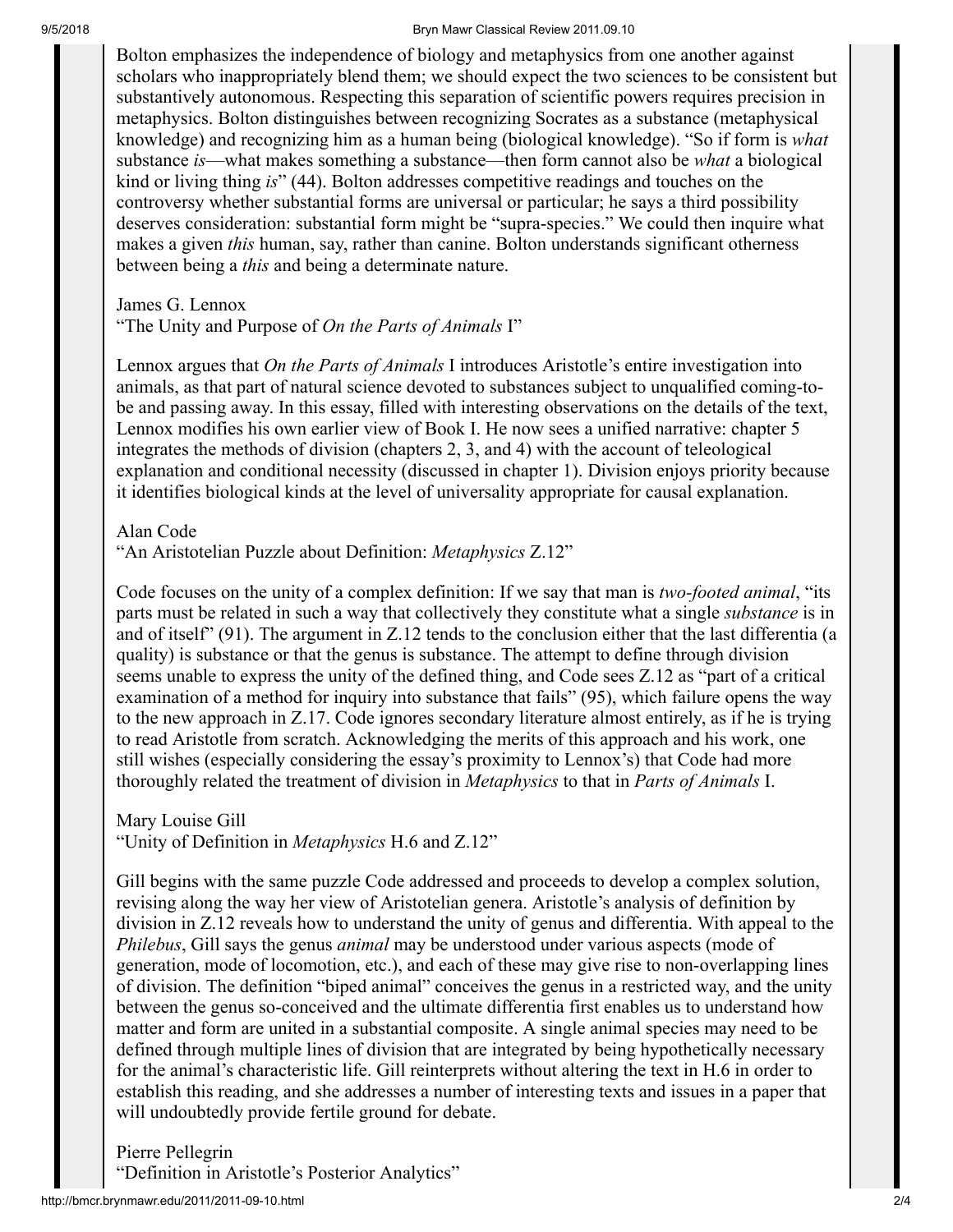#### 9/5/2018 Bryn Mawr Classical Review 2011.09.10

Pellegrin examines a "double approach" to definition in the *Posterior Analytics*. When a definition serves as a principle of demonstration, the definition is known without being deduced from something else. In this way, the definition is prior to the syllogism, and the conclusion of the syllogism displays the attachment of a property to an essence. But a definition may also be the conclusion of a demonstration, and this definition may be formulated causally by restating the demonstration: thunder is the noise caused by fire being extinguished in the clouds. Pellegrin sees tension here, but not separate theories that fragment the text. Each manifests the centrality of essences to Aristotelian science, and together they make it clear that not all essences are principles in science. Pellegrin combines meticulous attention to detail with exceptional lucidity as he engages substantive difficulties and the interpretive tradition.

#### Aryeh Kosman

"Male and Female in Aristotle's *Generation of Animals*"

Kosman offers "a reminder that on Aristotle's view the form or soul of the generated animal must come into being gradually during embryonic development, just as its body does" (155). Aristotle does not explain the sameness of species between parent and offspring by the "preformationist" notion that the human form is transmitted from the male while the female supplies only matter. Kosman notes that in *Generation of Animals* Aristotle concentrates on the moving cause, and in this respect sperm has the power to initiate in the right sort of matter the motion that culminates in an animal the same in kind as the parents. The embryo's nature is to be undergoing this motion, and animal form may be conveyed through (not in) sperm as the source of generative motion. Kosman defends Aristotle from misinterpretations of his claim that a female is a mutilated or "disabled male," and he underscores Aristotle's interest in the cause of sexually dimorphic (as opposed to merely dyadic) parentage.

David Charles

"*Metaphysics* Θ.7 and 8: Some Issues concerning Actuality and Potentiality"

Charles attempts "to understand why Aristotle sought to conceptualize matter and form in terms of actuality and capacity (or potentiality) in parts of Θ.6–8" (197). In his view, Aristotle explicates the announced solution (in *Metaphysics* Η.6) to the problem of the unity of substantial composites by showing in Θ how the formal cause is identical with final cause. A teleological analysis of the relation of potency and act helps us conceive of the unity of substance and of definition, and it helps us understand the ways matter may persist in composites. The matter for a composite substance can only be fully understood from the final cause that requires matter of a certain potentiality, but matter may also be studied and understood incompletely "from the bottom up" in terms of efficient causality.

Sarah Broadie

"Where Is the Activity? (An Aristotelian Worry about the Telic Status of *Energeia*)"

Broadie's essay deals narrowly with Aristotle's thesis in *Metaphysics* Θ.8 that activity is prior in substance to potentiality, where he argues that even a transitive activity (like house building) is more of an end than is the potency for that activity. Broadie thinks, to the contrary, that the clear subordination of this activity to the result (the house) suggests transitive activity is no more telic than is bare potentiality. She finds an interesting way to support his argument and explains that his concern is to preserve (against possible Platonic objections) the telic status of intransitive activities (understanding, perceiving, etc.); these are not essentially incomplete (like an interrupted or failed building project).

John M. Cooper "Political Community and the Highest Good"